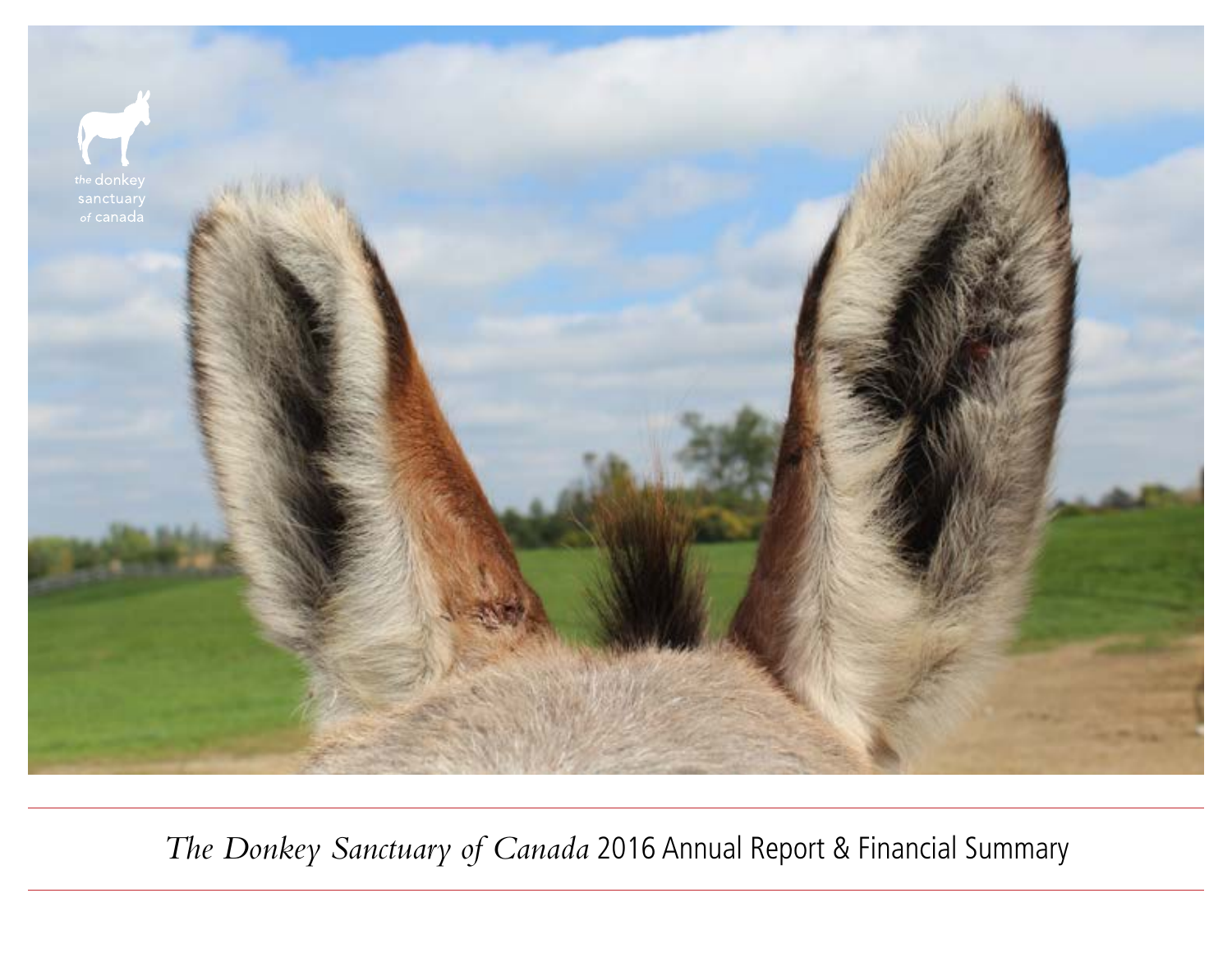## Donkeys

We welcomed a record 27 donkeys to the Sanctuary in 2016. At December 31, 2016, we had a total of 73 donkeys, nine mules/hinnies, two goats, and one cat residing at the DSC. Among those 27 new arrivals are Hewey and Prince Charming, our mammoth donkeys, and Nibbles and Gibbles, a mother and daughter pair of goats. Most of the animals were relinquished as a last hope for survival, some from unsavory conditions and others from owners who were losing farms or in poor health and could no longer care for their animals. As always, our promise to any animal admitted to the Sanctuary is to give them the best standard of care for the remainder of their lives.

## Highlights & Successes

The Donkey Sanctuary of Canada continues to make a positive impact on more vulnerable animals each year. 2016 marked another year of key development, made possible by the generosity of our donors.

*In 2016, we welcomed many new faces to the Sanctuary. In other areas of the Sanctuary, we've expanded in a variety of ways. Here, we share a few highlights of our successes for the year.*

Bequests Although bequests decreased from 2015-2016, donors helped to maintain and update critical areas of care for the animals through their estate planning. In 2016, we were able to perform much needed maintenance on both the special needs barn and the main herd barn. These upgrades helped to keep donkeys warm in the winter and cool in the summer months. Bequest giving continues to be a vital stream of revenue for the Sanctuary.

Ongoing Donations Ongoing donations form the bulk of our revenue, through events, major donations and

Volunteers DSC volunteers are vital to our day-to-day operation. They assist with animal care, grounds maintenance, office administration, event management and so much more. They support the mission and values of the DSC wholeheartedly and have been a consistent force in the Sanctuary's sustainability throughout its 25 year history. In 2016 volunteers spent an incredible 6,100 hours of their time to support the rescue of animals, provide education to the public and assist in the operations of the Sanctuary.



monthly giving. Events like Pace for the Donkeys, Donkey Day and our regular Open Days bring in visitors who seek to learn more about donkeys and spread the word about the special care donkeys require in their non-native Canadian climate. This year we had one of our most successful Donkey Days, in terms of revenue and visitor numbers.

Monthly donations give the Sanctuary the steady stream of revenue required for basic donkey food, shelter and veterinary care for our ever-growing herd. Major donations of \$1000 or more often provide enough funds to facilitate the rescue of a vulnerable animal. In 2016, two major donations provided the funds to rescue four animals, who would likely not have survived otherwise.

Foster Farms The DSC Foster Farm Network is essential to the expansion

of the Sanctuary. Thanks to the knowledge and dedication of the owners of these farms, we're able to give special needs donkeys homes that provide more individual attention. This opens up the main farm to other unwanted, abused or neglected animals. In 2016, the DSC placed a record 15 animals, for a total of 32 animals residing on Foster Farms.

Education Education efforts continue to be the centre of our strategy. We give guidance to donkey owners, teach Sanctuary visitors, speak to groups off-site and connect with other organizations to focus and increase our impact on the general public.

The CanFel Foundation once again awarded the DSC funds to continue our educational program throughout the summer, with a focus on education for farm visitors through our learning centre, donkey talks and tours.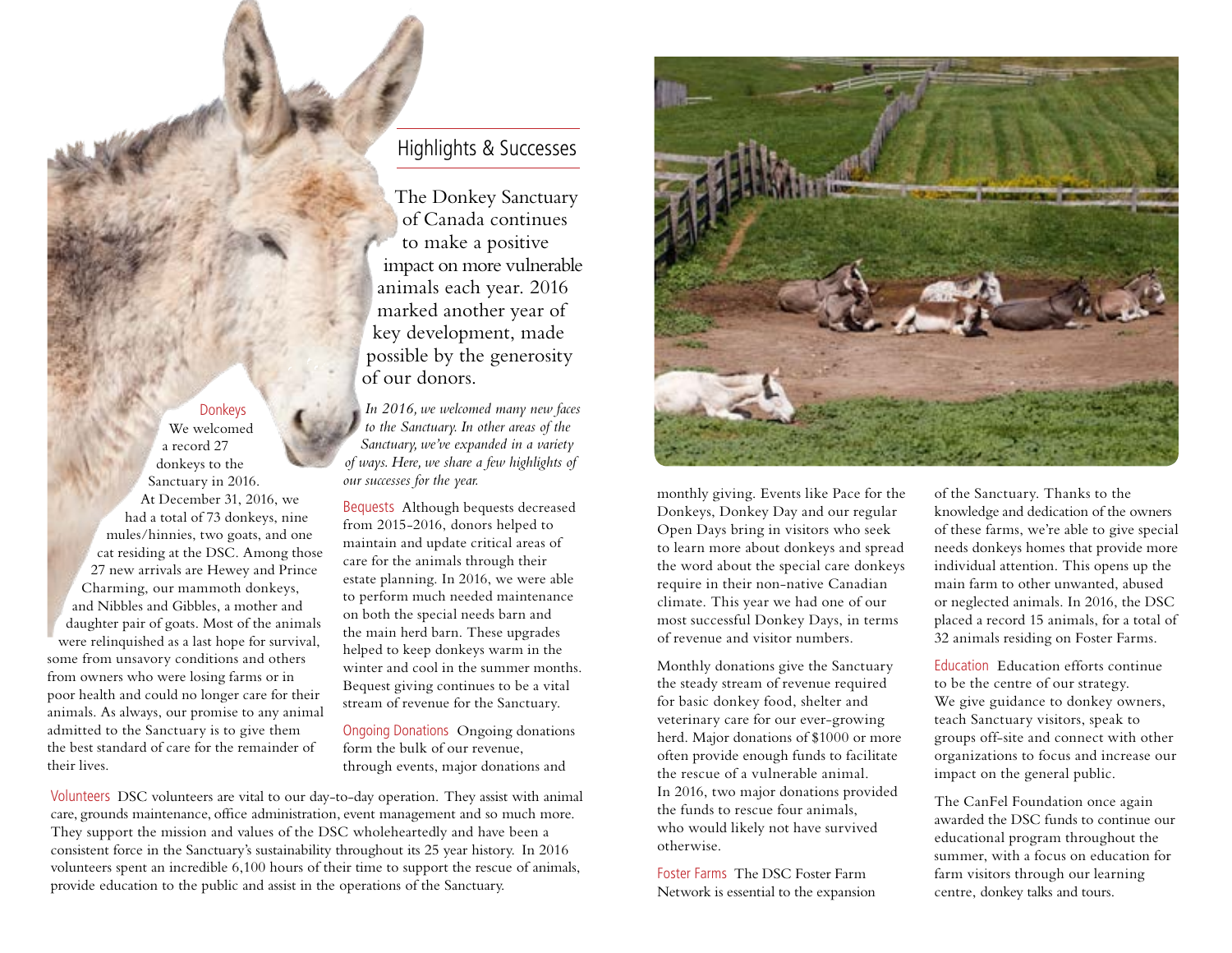| Financial Summary: DSC Fiscal Year January 1, 2016 to December 31, 2016 | 2016 Board of Directors |
|-------------------------------------------------------------------------|-------------------------|
|                                                                         |                         |



**David Pady**, Guelph, ON - Director, Chair, Acting Treasurer **Sandra Pady,** Guelph, ON - Director, Recording Secretary **Sharon Rice,** Uxbridge, ON - Director, Vice-Chair **William Smith,** Toronto, ON - Director **Emily Jantzi,** Guelph, ON - Director **Steve Kenney,** Waterloo, ON - Director **Doug Bruce,** Hamilton, ON - Director **Jessica Freedman,** Toronto, ON - Director **Josey Kitson,** Toronto, ON - Director